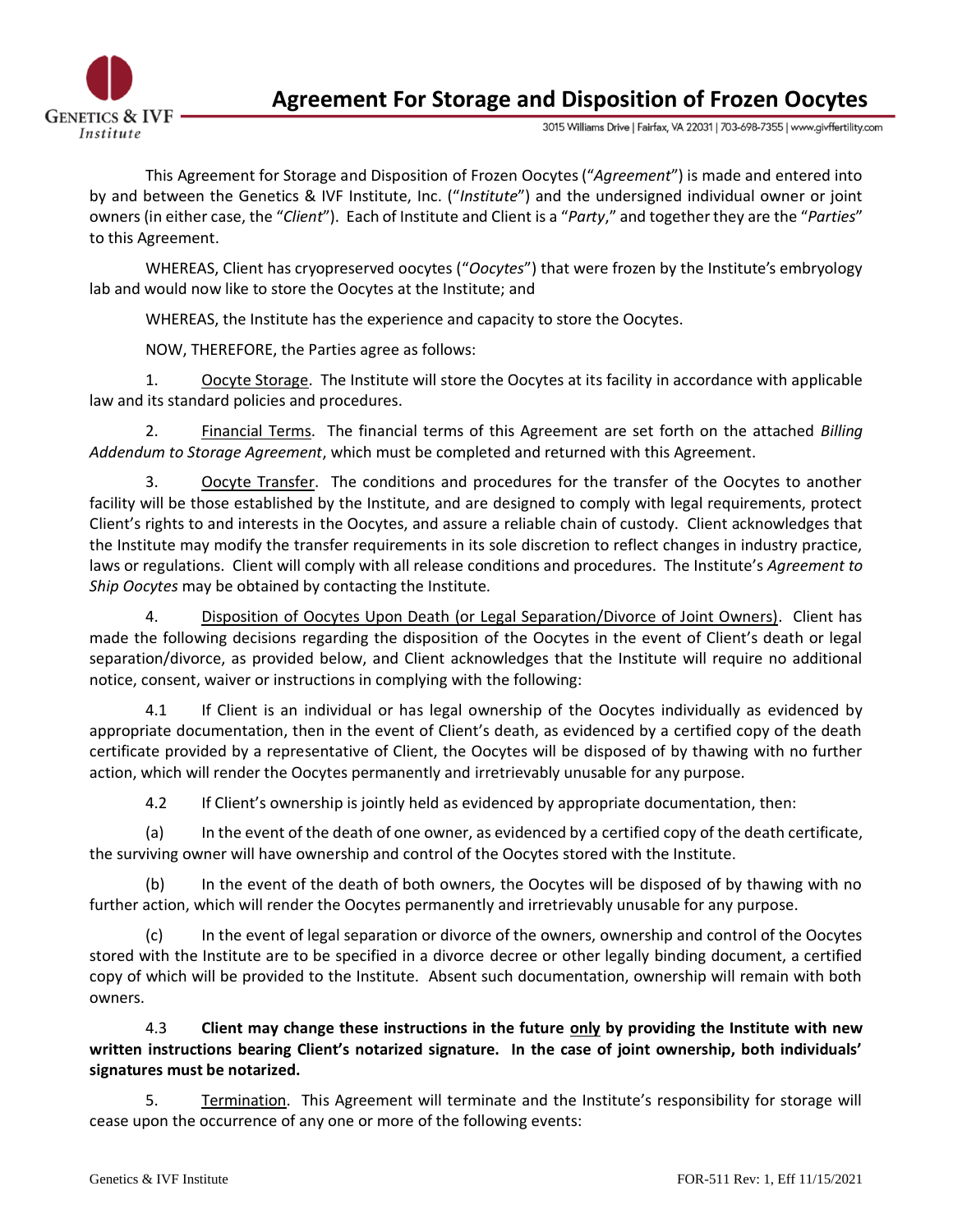

5.1 The use of all of the Oocytes for Client's treatment at the Institute, or the transfer of all of the Oocytes to another facility by written authorization of Client as provided in Section 3, or the disposition of all of the Oocytes as provided in Section 4.

5.2 The Institute's receipt of a signed and notarized direction of the Client requesting destruction of all Oocytes presently stored. A destruction authorization form is available from The Institute upon request

5.3 Client's failure to provide all of the documentation reasonably required by the Institute to fulfill its duties under this Agreement, or upon the Institute's determination that the Oocytes are not suitable for storage.

5.4 Client's failure to pay storage or other fees within one hundred eighty (180) days after their due date. **It is imperative that Client notify the Institute of any change in address or other contact information.** Institute will send written notice, via U.S. Mail, of non-payment to the Client at Client's latest address on file at Institute. If a notice is returned for insufficient address or similar reason, or if no written response is received from either the Client or the Client's authorized representative, it is agreed that this Agreement is terminated.

5.5 One Party notifies the other Party that it wishes to terminate this Agreement, for any reason or for no reason. The notice must be given in writing at least thirty (30) days prior to the termination date.

6. Effect of Termination. Upon termination of this Agreement for any reason:

6.1 All past due or current storage and other fees that have accrued through the date of termination will be payable by the Client. If Client has an annual or multi-year contract, the storage fee will be prorated over the storage period used based on the current monthly storage rate then in effect, an administrative fee applied, and the remainder, if any, will be refunded to the Client.

6.2 If any Oocytes are then in storage, Client will make arrangements for transfer or other disposition of the Oocytes, within thirty (30) days of the notice by either Party that this Agreement will terminate. Storage fees will continue to accrue until the Oocytes are actually shipped or otherwise disposed of. The Institute will reasonably cooperate with the Client in the transfer of the Oocytes but will not be required to ship to another facility until Client's outstanding balance, if any, has been paid in full.

6.3 If Oocytes are then in storage and Client does not make arrangements for transfer or other disposition of the Oocytes within the specified period, or make payment of any outstanding balance when due, then the Oocytes will deemed "abandoned" by Client, and automatically become the sole and exclusive property of the Institute, all right, title, claim and interest therein being transferred, conveyed and delivered to the Institute by the execution of this Agreement. Abandoned Oocytes may be discarded or used or donated for scientific or research purposes but will not be used to cause a pregnancy.

7. Governing Law; Dispute Resolution. The validity, performance and all matters relating to the effect of this Agreement and any amendment hereto shall be governed by the laws of the Commonwealth of Virginia and the federal laws of United States of America, without regard to any conflict of law rules. Any dispute arising under this Agreement will be resolved through binding arbitration by JAMS under the JAMS Streamlined Arbitration Rules and Procedures, conducted in Fairfax County, Virginia, the location of the Institute, and in accordance with the laws of the Commonwealth of Virginia, including, but not limited to standard of care issues, causation issues, damage issues, qualification of experts and rules of evidence. The decision of the arbitrator(s) will be binding and final and shall be enforceable in any court of competent jurisdiction. Any arbitration costs shall be borne equally between the Institute and the Client. If, notwithstanding the Parties' agreement to arbitrate, any dispute becomes subject to a judicial proceeding, the Parties agree to waive trial by jury.

8. Retention of Information; Confidentiality. Client acknowledges that the Institute may keep information about Client and Client's storage account on file indefinitely. Any information obtained during the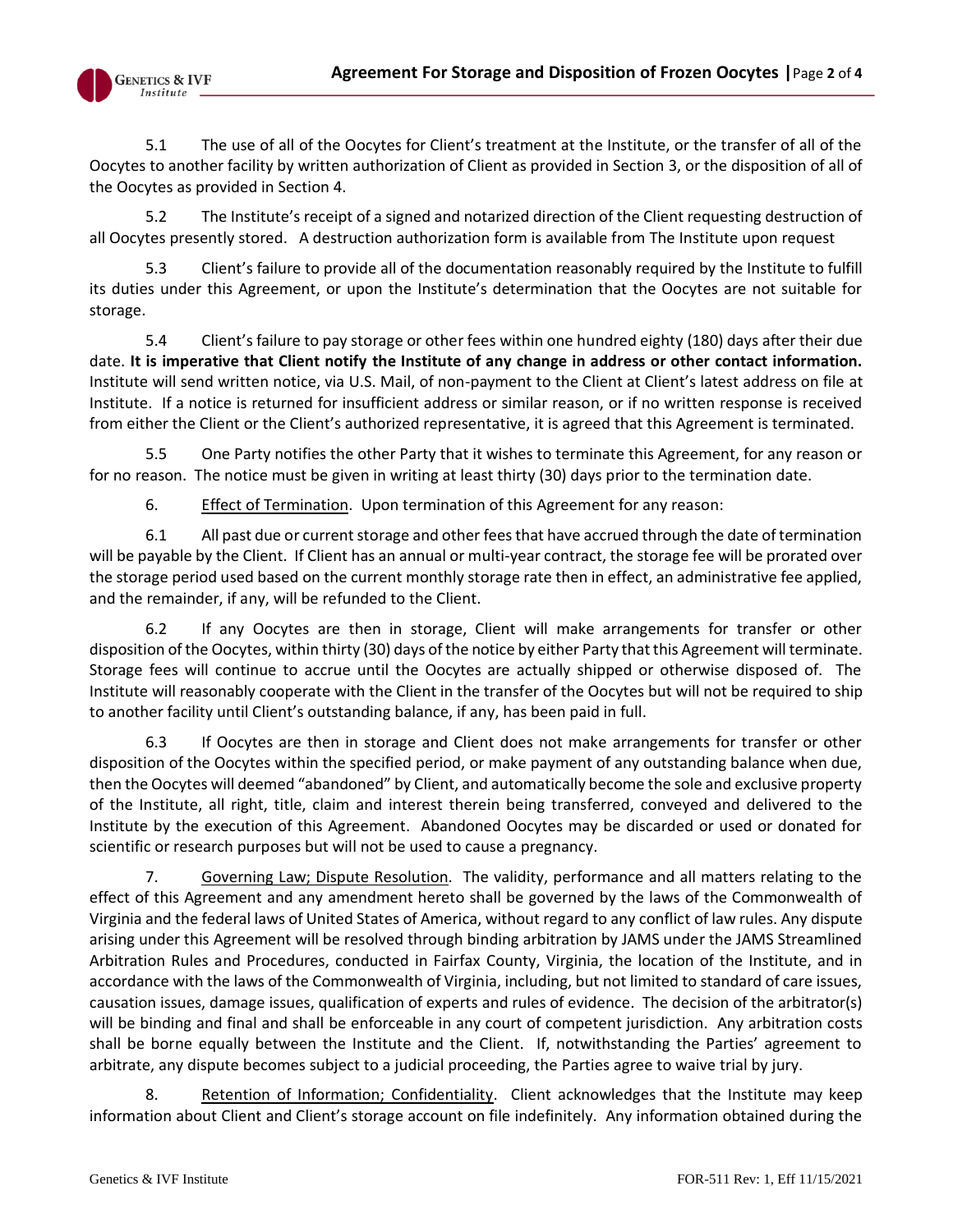

term of this Agreement that may identify Client will remain confidential and will only be disclosed to a third party with Client's written permission or as required by law. Client understands that if Client requests transfer of the Oocytes, the Institute will also transfer the accompanying Documents to the recipient. Client acknowledges that the Institute is regulated by governmental agencies, and that representatives of those agencies may have the legal authority to inspect Client's records. Client acknowledges that photographs or videotapes may be taken of him/her or the Oocytes as a permanent record and for identification.

9. Termination of Institute Business. If the Institute terminates the operation of its storage facility, it will provide written notice to the Client, and Client will have at least thirty (30) days to make arrangements to transfer the Oocytes and associated Documents to another storage facility, or to use or dispose of the Oocytes in another way. If the Institute has not received instructions from Client within the specified period, then the Institute will transfer its obligations and the Oocytes and Documents to a similar storage facility. The Institute will provide Client with the name and address of the new facility.

## 10. Release, Limitation of Liability and Indemnification.

10.1 Risks of Handling and Storage. Clients acknowledge that there are risks associated with handling and storing the oocytes, including without limitation monitoring system malfunction or failure, tank failure, and/or breakage or damage to the oocyte container(s) or tank(s), all of which may result in damage to or complete loss of the oocytes. Having been advised of these risks, Clients agree to assume all such risks.

10.2 General Release. Client assumes all risks associated with the condition of the Oocytes (other than the risk of the Institute's negligence, which is addressed in Section 10.3), fertilization, pregnancy and pregnancy outcomes and the physical, mental or other characteristics of any child or children born as a result of the use of the Oocytes, and hereby releases the Institute and its owners, directors, officers, employees, affiliated entities and other representatives, together with their predecessors, successors and assigns (collectively, the "*Affiliates*") from all responsibility or liability related thereto.

10.3 Limitation of Damages. Client and the Institute agree that in the event of loss or destruction of the Oocytes by any cause whatsoever, damages as a result thereof would be highly conjectural and speculative and would be difficult to determine. Accordingly, pursuant to § 8.7-204(2) of the Virginia uniform commercial code, the Client agrees that if the Oocytes are lost or destroyed by virtue of negligence by the Institute, Client will be entitled to damages in the amount equal to the storage charge for the particular year in which the loss occurs, plus \$400 per Oocyte lost, up to an aggregate maximum amount of U.S. \$2,000.

10.4 Indemnification. Client will indemnify, defend and hold harmless the Institute and the Affiliates from any and all third party claims, demands, causes of action, charges, costs, expenses, obligations, damages and similar losses asserted against the Institute and arising out of the Institute's receipt, storage, shipping, handling, thawing, disposition and release of, and any other action taken or not taken in accordance with the terms of this Agreement and affecting, the Oocytes.

11. Notices. Any notices to be provided to Client hereunder shall be sent to the address set forth beneath Client's signature on this Agreement or such other address as Client may request in writing be used for that purpose. Notice to the Institute shall be sent to the address on the Institute website. Notices will be deemed given when sent first class US mail with postage prepaid**. It is Client's responsibility to notify the Institute of any change of address; the Institute has no obligation to "track down" a Client who has moved, even if a notice to Client is returned as undeliverable.**

12. Headings. The headings used in this Agreement are for convenience only and shall not be used to interpret the intent of the Parties.

13. Severability of Provisions. If any provision of this Agreement is found to be invalid or unenforceable by any court or arbitrator, that provision shall be ineffective only to the extent that it is in